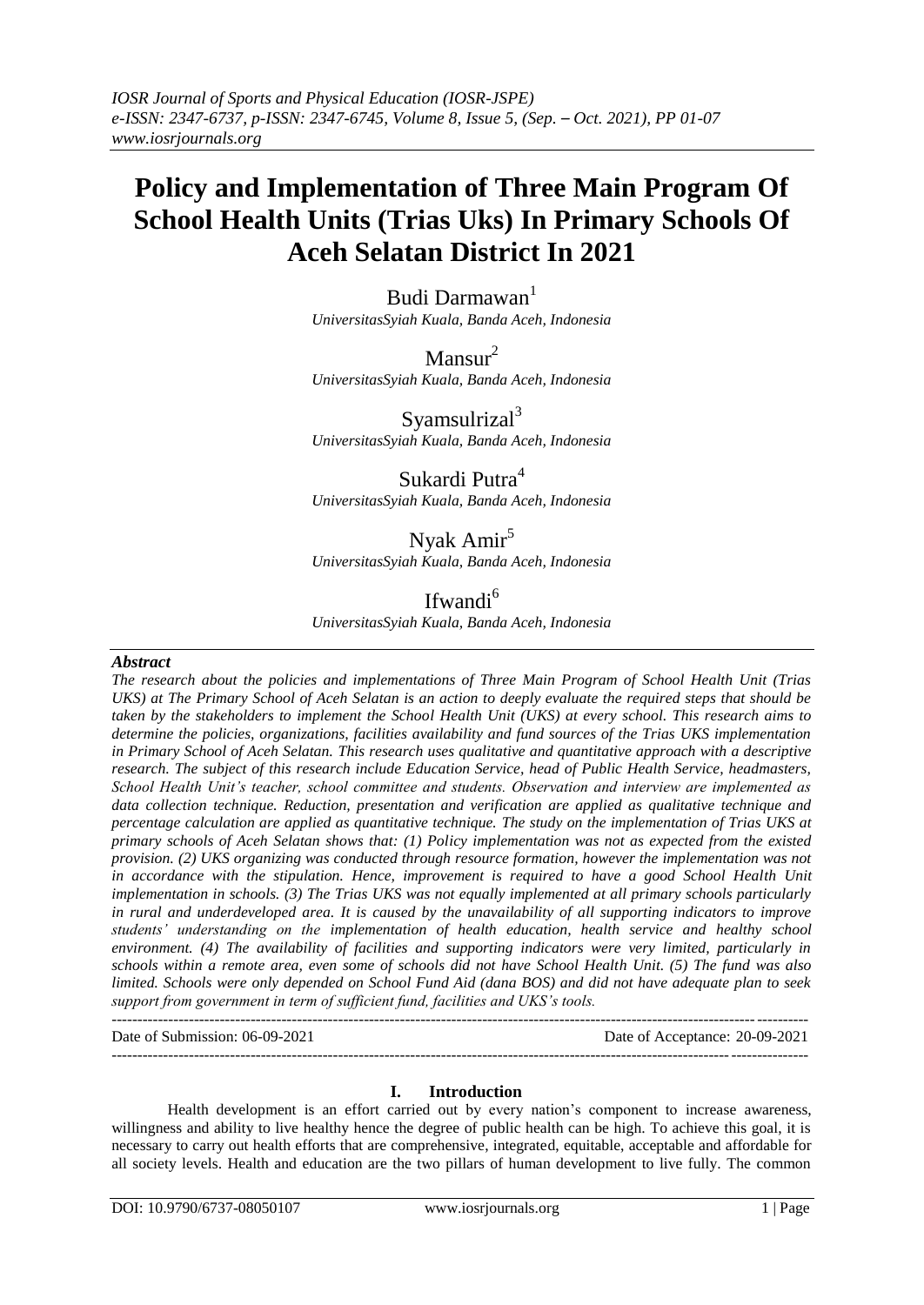problems faced nowadays is that children and adolescents are a vulnerable age exposed to the risk of disease during the period of growth and development towards adulthood (WHO, 2018).

Health development among students is crucial because it determines the degree of student's health. One of the strategic efforts to increase human quality in Indonesia is education and health. Therefore, these strategic efforts are most appropriate to be carried out through educational institutions in order to improve the health status of students and all elements in the school environment.

One of the health indicators for students at various school levels is the fulfillment of their physical health. Student's physical health has a positive relation to their emotional maturity. Teachers or parents need to provide important provisions for students, namely creating social-emotional maturity in order to allow them to face all kinds of challenges successfully, including challenges to succeed academically. Students will also be able to control their stress, because if stress is not controlled it will cause various diseases and will be an obstacle to successful learning. To face various challenges that can threaten their physical and mental health, schools have an important role to create and improve the students' health. One of the efforts that can be made, among others, is by creating a "Health Promoting School/HPS" environment through School Health Unit (UKS).

Health Promoting School is a school that has implemented School Health Units with the characteristics of involving principals, teachers, students, health centers and all parties related to school health problems, creating a healthy and safe school environment, providing health education in schools, providing access to health services, establishing policies and efforts to promote health and involving actively to improve public health (Indonesian Health Department, 2004). The roots of a healthy school are health education and a healthy school environment.

School Health Unit is a means to improve the students' ability to live healthy, the health status and to create a healthy environment, hence the School Health Unit (UKS) has three main programs (Trias UKS) including health education, health services and fostering a healthy school life environment (Effendy, 2007). 2008:78). Therefore, in fostering and developing the School Health Unit as an educational and health effort must be carried out in an integrated, planned, directed and responsible manner to plant, grow, develop and guide the healthy living in students' daily life (Indonesian Health Department, 2002:16).

School is considered as a formal institution that aims to prepare students in obtaining education, skills and expertise so that students are able to be independent in society. School Health Unit (UKS) is one of the school activities that aims to shape students to be physically, mentally, and socially healthy so that they can become potential human resources. Health education is one of the 3 pillars of UKS which has the aim of making a dynamic behavior change process, not only a process of theory transfer, nor is it a procedure, but these changes also occur because of self-awareness from within the individual, group, community and society.

The upon improvements must be supported by the availability of adequate School Health Units funds. In addition, schools must have a dedicated School Health Units (UKS) room and other equipment such as: medicines for headaches, medicines for skin allergies and eye drops that are already available. Likewise, medical equipment that is not yet fully available, such as: sphygmomanometer, thermometer, height and weight measuring device, first aid kit, such as cotton, scissors, bandages, and sanitary napkins for female students, are also not available. Health counseling activities involving health workers from the public service institution as partners in the School Health Units are also rarely carried out. Based on the observation results, health education and campaign are still very limited and there are even areas that have not implemented it at all as a result of limited funds provided by schools for School Health Units (UKS) activities.

School Health Units is very crucial in improving students' education and health, hence health workers have a very important role to realize it. The intensity of School Health Units (UKS) needs to be increased so that the health status of students and school environment are achieved through health education, health services and fostering a healthy environment, considering the function of the health worker's duties and obligations as community servants in addition to teachers who face students every day (Indonesian Health Department, 2002:25).

The observation on School Health Units was conducted from 12 to 15 February 2021 in several Elementary School of Aceh Selatan, namely: (1) State Elementary School 5 Tapak Tuan (city center); (2) MutiaraSawang State Elementary School (western part of Aceh Selatan); and (3) LadangLuahKluet Utara State Elementary School (eastern part of Aceh Selatan). During the observation, the researcher met directly with the principal and teachers responsible for School Health Unit (UKS). The indicated problem found include: (1) Not all schools conducted School Health Unit (UKS) in accordance with the available syllabus or curriculum. (2) The current school health service program was only carried out in a perfunctory manner, it was proven by the fact that many schools did not have a dedicated UKS room or space. (3) The ability and knowledge of physical education teachers or School Health Units (UKS) coordinators was still lacking which affected school health services to students. (4) Based on the observation, School Health Units (UKS) activities, in term of facilities, infrastructures, knowledge, students' attitude toward health matters, canteen, daily food or nutrition, and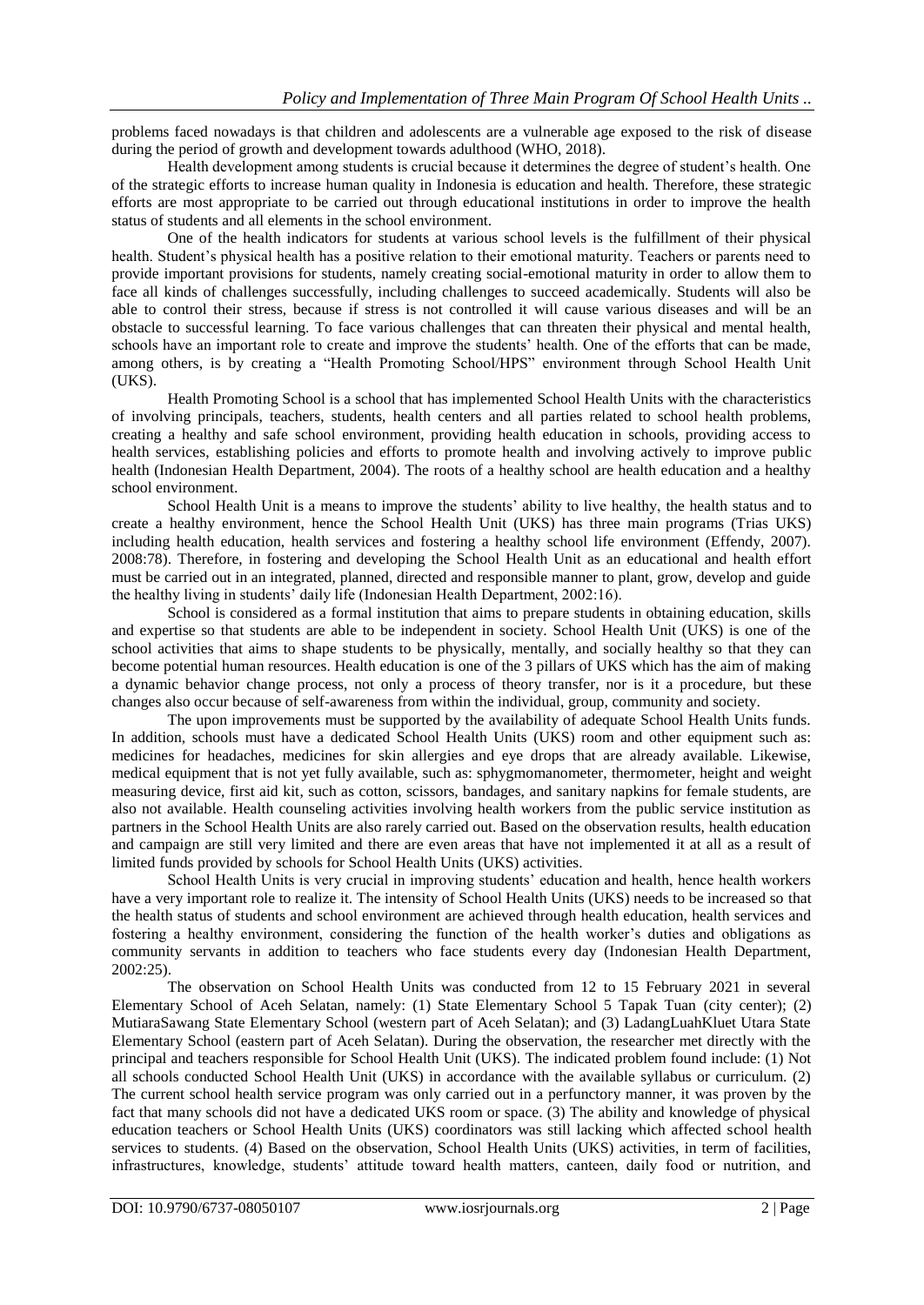personal health, showed that the principles of healthy living and the health status of students have not reach the expected level.

Based on the above explanation, a binding policies from regional leaders, especially Education Service, is required so that the School Health Units (UKS) activities can be conducted as expected. Therefore, the title of this research can be formulated, namely: "Policy and Implementation of Three Main Program of School Health Units (Trias UKS) in Primary Schools of Aceh Selatan District in 2021".

### **II. Research Methodology**

This research is a descriptive research with qualitative and quantitative approaches which is in accordance with the aim to acquire the complete data as expected.

Azwar (2003:5) explained that research with quantitative approach emphasizes the analysis on numerical data (numbers) that are processed by statistical methods. According to Arikunto (2006:12), quantitative research is required to use numbers, starting from data collection, data interpretation, to the result presentations.

# **III. Results And Discussions**

### **1. Results**

a. Leader's policy in the implementation of Health School Units (UKS) at the Education Office of Aceh Selatan

The UKS policy at the Education Office of Aceh Selatan District began with the formation of the School Health Units Development Team (TP-UKS) based on the Regent's Decree. The TP-UKS is an institution that carries out various efforts to foster and develop School Health Units in an integrated and coordinated manner, has a tiered organizational structure as stated by Mr. MH as the coordinator of the secretariat of the UKS Development Team for Aceh Selatan District.

Based on the discussion with Head of Education Office of Aceh Selatan District, Mr. AZH, he said that there are several level of School Health Units Development Team (TP-UKS), starting from the national TP-UKS team, provincial TP-UKS team, district TP-UKS team, sub-district TP-UKS team, and the lowest is UKS team at school level. Each level of the TP-UKS team has different level of responsibilities, from national to school level. The School Health Units (UKS) at school level has never been separated from the TP-UKS team at the district level, which is an extension of the provincial and national TP-UKS team. While under us (TP-UKS Aceh Selatan district level) is the sub-district TP-UKS team.

According to Mr. AZH, the guidelines of the UKS development clearly state that the UKS implementation system needs to be organized in stages or levels, starting from the national level which is form by The Minister of Education, the Minister of Health, the Minister of Religion, and the Minister of Home Affairs (Joint Decision by 4 ministers). Then the Provincial TP-UKS Team, formed at the provincial level, is determined by the Governor. TP-UKS team at district level is formed at district/city level by the Regent/Mayor and the sub-district TP-UKS team is formed at the sub-district by sub-district had. In addition, the School Health Units Implementation Team at school level is form at school by the school principal.

In addition, Mr. AZH mentions that the School Health Units programs can include; the healthy school competition is one of the work program of the Aceh Selatan District UKS development team (TP-UKS) which is supervised by the District Education Office. This program is conducted to assess the implementation of School Health Unit (UKS) and healthy living style in the real life, whether this has been internalized within the school society. In addition, to provide motivation to schools in the UKS program and to create a healthy school environment and the cultivation of Clean and Healthy Living Behavior (PHBS). Through this program, the assessment of the UKS program implementation can be conducted. The assessment includes the way of this program is implemented, whether it is in accordance with policies or the implementation is only in term of available UKS room without The three UKS program (Trias UKS). However, the researcher realizes that this implementation was not optimal because there are several schools that only implement the UKS program if there is a competition conducted by the Education Service or other parties. Unless the competition is conducted, many schools were not implemented the UKS program. Therefore, the Education Service is required to emphasize that UKS program is mandatory for every school and the Education Service needs to regularly control it.

In his interview, Mr. AZH added that the healthy school competition program is not only a competition that people already know, but the Mr. AZH hoped that the winner of the competition could be the role model of other school in term of UKS implementation. Then, a healthy school community could be build based on the discipline behavior.

As mentioned by Mr. AZH, the education office of Aceh Selatan only acted as an implementer in Little Doctor Competition program because the series of event and other rules are determined according to the guidelines for national level competition. We are a facilitator that helped by Health Office of Aceh Selatan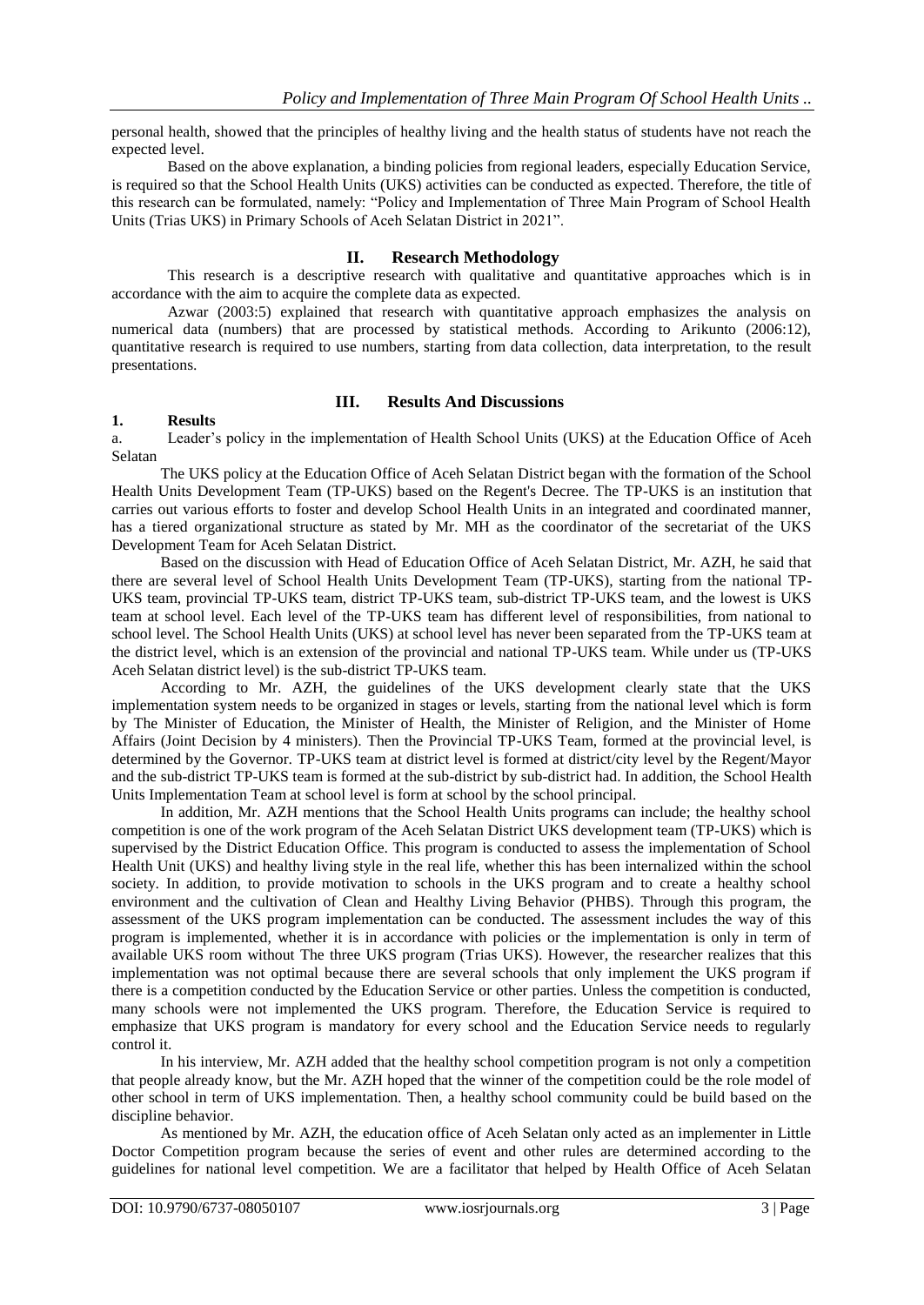Regency. This activity program is not just a competition, it contains useful meanings for all relevant parties, especially for schools and students who are the main targets of this program, for example to have a clean behavior anywhere, not only knowing about the behavior but also interpreting and applying it in daily life.

The results of the interview with Mr. AZH also mentioned that the milk provision program for elementary school children is also one of the work programs of the South Aceh District UKS Development Team (TP-UKS) under the responsibility of the Education Office. The provision of milk for elementary school children is slightly different from the little doctor competition program or the healthy school competition program. This program is special because it is actually a work program of the Aceh Selatan Regency government attached to the TP-UKS under the auspices of the Education Office.

## b. School Health Units (UKS) Organization at the Elementary School Level in Aceh Selatan

According to Mr. AZH and Mr. SJ, organizing UKS requires the forming or rearrangement of the available resources at each level particularly at Education Office, Public Health Unit and schools. Furthermore, the arrangement of implementing units and the methods used are required to explain and implement the program so that all UKS activities in order to improve the implementation of the Three Programs of School Health Units (TRIAS UKS) can run optimally. Organizing budget determination (how much budget is needed, where does it come from, how to use it, and how to account for it). Furthermore, determining what facilities and infrastructure are needed to implement policies, determining work procedures, and determining policy implementation management, including determining leadership patterns and coordinating the implementation of each policy related to the implementation of the Three Programs of School Health Units (Trias UKS) in the Education Office area. The Education Office of Aceh Selatan Regency carried out the organizing stage for the implementation of three main programs, namely the Healthy School Competition Program, the Little Doctor Competition, and the Provision of Milk for Children.

Principal of underdeveloped or rural area schools, namely Mr. AB, Mr. FZ and Mr. HW, further explained that the coordination between district and sub-district administrators is very rare, if any, only in certain schools. Therefore, it is hoped that the committee that has been formed will be able to carry out its duties and functions properly, so that the coordination and implementation of the Three Programs of School Health Units (Trias UKS) in the area can be conducted properly.

To conclude, the organization of the UKS implementation starting from the district to the implementers at schools has been in a clear structure. It only requires policies of the regent, head of services, coordinator of public health unit, and school principal to perform their duties and policies so that the implementation of the Three Programs of School Health Units (Trias UKS) can be run from upstream to downstream.

c. Implementation of School Health Units (UKS) programs in Elementary School of Aceh Selatan Regency

Based on the interview with Mr. AZ, Mr. ND and Mr. DS, who are Physical Education teachers at the city center of Aceh Selatan, the implementation of Trias UKS related to education service is conducted well either in term of curriculum and syllabus available for each class and each semester. Teachers also create health education lesson plans and in the planning and implementation process teachers have handbooks and references on health education. In all schools located in developed areas or district capitals, the learning process is carried out by physical education teachers.

Furthermore, the respondents also state that education service is also implemented well through a good coordination between teachers and public healthcare unit's staff in term of education on children's health and screening, measurement of body height and weight that carried out regularly, and education on first aid and first treatment on disease (P3K and P3P), as well as supervision on school's canteen to ensure the food safety and its nutrition (as mentioned by Mr. JK, a staff in public healthcare unit).

Overall, especially in developing and underdeveloped areas, there are still educational services that have not been maximized and even teachers do not prepare planning and implementation of health lessons. Learning process only focuses on the physical education practice material stated in the syllabus. This was stated by Mr. FZ, Mr. SF and Mr. RD who are UKS teachers in developing and underdeveloped areas, that the education service process has not been fully carried out in accordance with expectations, teachers prefer sports practice to health learning in class.

Other respondents, Mr. HB and Mr. JL, also stated that in their area there are teachers who are not giving health service to students. They added that it requires a good coordination between public healthcare unit and coordinator of UKS at school. Assertiveness from the district officers is also required as it affects the health service at schools so that this service can run well.

d. The Availability of School Health Units (UKS) Facilities in Elementary Schools of Aceh Selatan

The result of the research shows that the availability of School Health Units (UKS) facilities at the elementary school of Aceh Selatan is not as optimal as expected. This is according to the results of interviews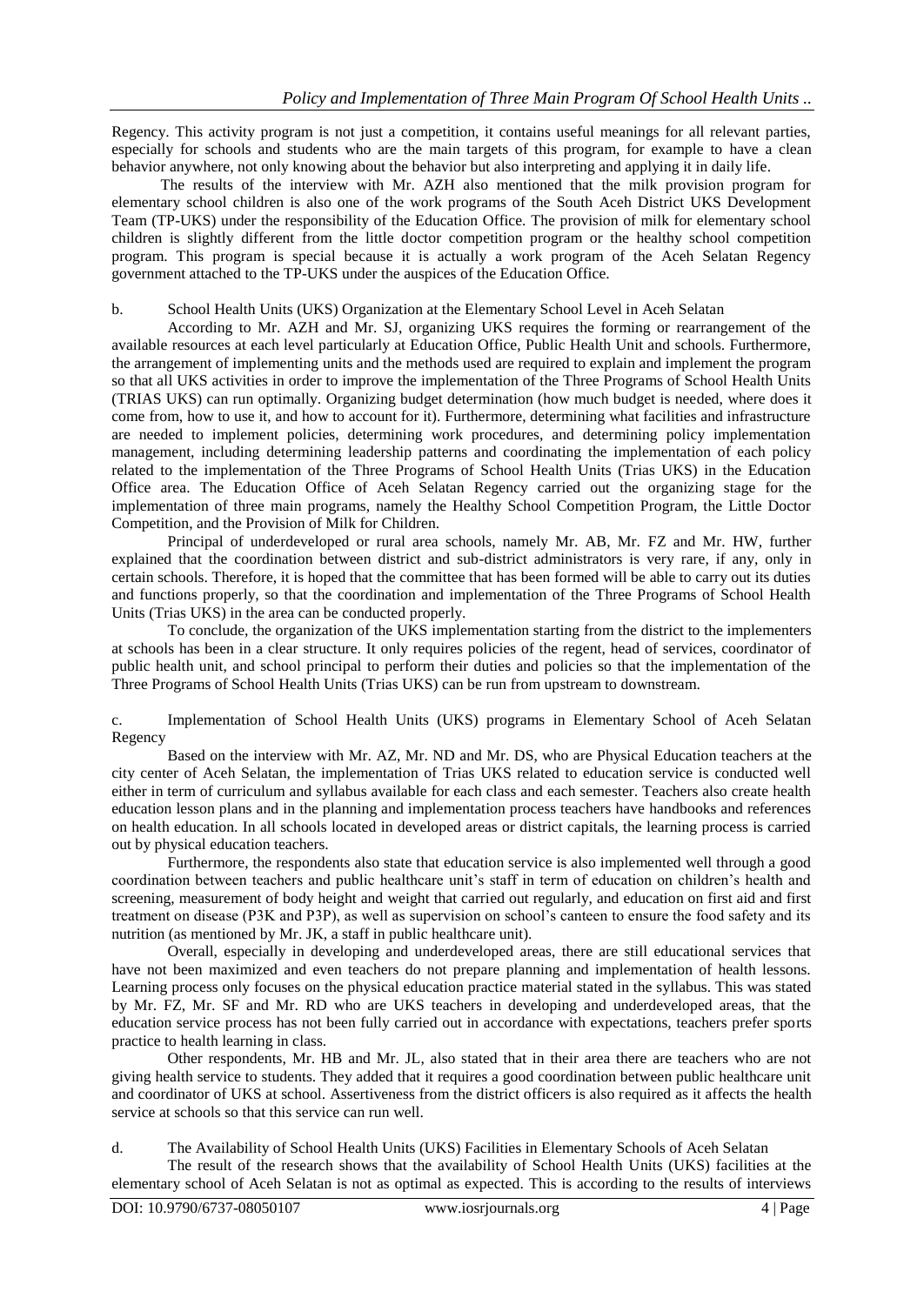and check lists at the level of 40-50%, especially those that are almost fulfilled only in developed areas. In detail, it is known that no interviewee stated that the completeness of the UKS facilities and infrastructure was optimal because all the indicators that should exist have not been fulfilled or even missing. The completeness of the UKS facilities and infrastructure is not optimal due to many factors including the completeness or data collection of facilities and infrastructure that has not been properly prepared by the School Health Units Implementation Team (TP-UKS), so that schools are hampered in developing the completeness of UKS facilities and infrastructure. This is due to the lack of guidance from the District School Health Units Implementation Team (TP-UKS) and the concern of the Principal in improving the completeness of UKS facilities and infrastructure. (Results of interviews with Mr. SB, Mr. WY and Mr.FR, teachers)

On the other hand, Mr. SY and Ms. WY stated that the completeness of UKS facilities cannot be achieved unless it received supports from all parties including the regent, schools and etc. Several inhibiting factors identified based on the survey include: a) no careful planning is carried out in each fiscal year, b) lack of interest in this sector (UKS sector), c) Limited fund or allocation of funds for the provision of UKS facilities and infrastructure, d) the inactivity of the school and committee in following up on UKS facilities and infrastructure problems.

Generally, the observation results through check-list sheet for the availability of UKS equipment and supporting indicators in each research location are below average. It can be said that many schools are still do not have room for UKS and its supporting equipment. Besides, the infrastructure and supporting facilities of UKS are also lacking.

Table below is the observation result through checklist on the availability of School Health Units (UKS) equipment and supporting indicators in each school:

| NO.          | <b>SCHOOL</b>         | <b>AREA (LEVEL)</b> | KS     | K      | S             | B                          | <b>BS</b> |
|--------------|-----------------------|---------------------|--------|--------|---------------|----------------------------|-----------|
|              |                       |                     | $(\%)$ | $(\%)$ | $\frac{6}{9}$ | $\left(\frac{0}{0}\right)$ | (9/0)     |
|              | SDN 3 Tapaktuan       | Developed           | 2(8)   |        | 1(4)          | 8(32)                      | 14(56)    |
| 2            | SDN 5 Tapaktuan       |                     | 1(4)   |        |               |                            | 24(96)    |
| 3            | <b>SDN</b> Damatutong |                     | 1(4)   |        | 4(16)         | 17(68)                     | 3(12)     |
| 4            | <b>SDN</b>            | Developing          | 3(12)  |        |               | 7(28)                      | 15(60)    |
|              | TriengMeuduroeTuno    |                     |        |        |               |                            |           |
|              | ng                    |                     |        |        |               |                            |           |
| 5            | SDN Mutiara           |                     | 2(8)   | 3(12)  | 1(4)          | 11(44)                     | 8(32)     |
| 6            | SDN 3 TarokMeukek     |                     | 2(8)   |        |               | 13(52)                     | 10(40)    |
| 7            | SDN 1 Terbangan       | Underdeveloped      | 2(8)   | 5(20)  | 7(28)         | 6(24)                      | 5(20)     |
| 8            | SDN 3 Kota Fajar      |                     | 7(28)  | 7(28)  | 4(16)         | 6(24)                      | 1(4)      |
| 9            | SDN LadangTuha        |                     | 6(24)  | 2(8)   | 9(36)         | 6(24)                      | 2(8)      |
| <b>TOTAL</b> |                       |                     | 26(12) | 17(8)  | 26(12)        | 74(33)                     | 82(36)    |

**Table 1.** The Availability of Equipment and Supporting Indicators of School Health Units (UKS)

Based on the above table, it can be concluded that the availability of UKS equipment and supporting indicators in developed area is very well. While in developing area, the availability is in good level and the availability level is bad or not adequate in underdeveloped area. These can be seen in all indicators. However, if it is seen on primary indicators for underdeveloped area, the condition is very poor as there are some school that do not have UKS room and have inadequate equipment.

e. The Availability of Funds to Implement the School Health Units (UKS) programs in Elementary School of Aceh Selatan

Research results shows that funding for UKS in Elementary School of Aceh Selatan at specified Public Healthcare Units is determined by government's fund. None of the schools have healthy funds through other funding approaches. Not all schools have other supporting source of funds because the schools are located in suburbs where the majority of the community have low income. There is a need for interventions related to funding through advocacy and equalizing perceptions to school principals in order to know the role of fulfilling infrastructure facilities in the sustainability of the UKS Program. Advocacy is a basic strategy to promote health. Advocacy is a science and art that is designed systematically. If it is done correctly, the results of advocacy will be effective and good. The purpose of advocacy is the creation of changes in policies, regulations, resource support, and so on to solve certain problems. Advocacy efforts are aimed at policy makers in order to create awareness and actions that support the realization of a society with healthy behavior. If this advocacy pattern runs, then the need for funds and infrastructure to support UKS will be fulfilled and all the Three Main Programs of School Health Units (Trias UKS) implementation activities will run as expected.

A good attitude of students and coordinators of UKS is able to make the UKS programs run well but they need to be supported by sufficient funds. This will have an impact on UKS services running according to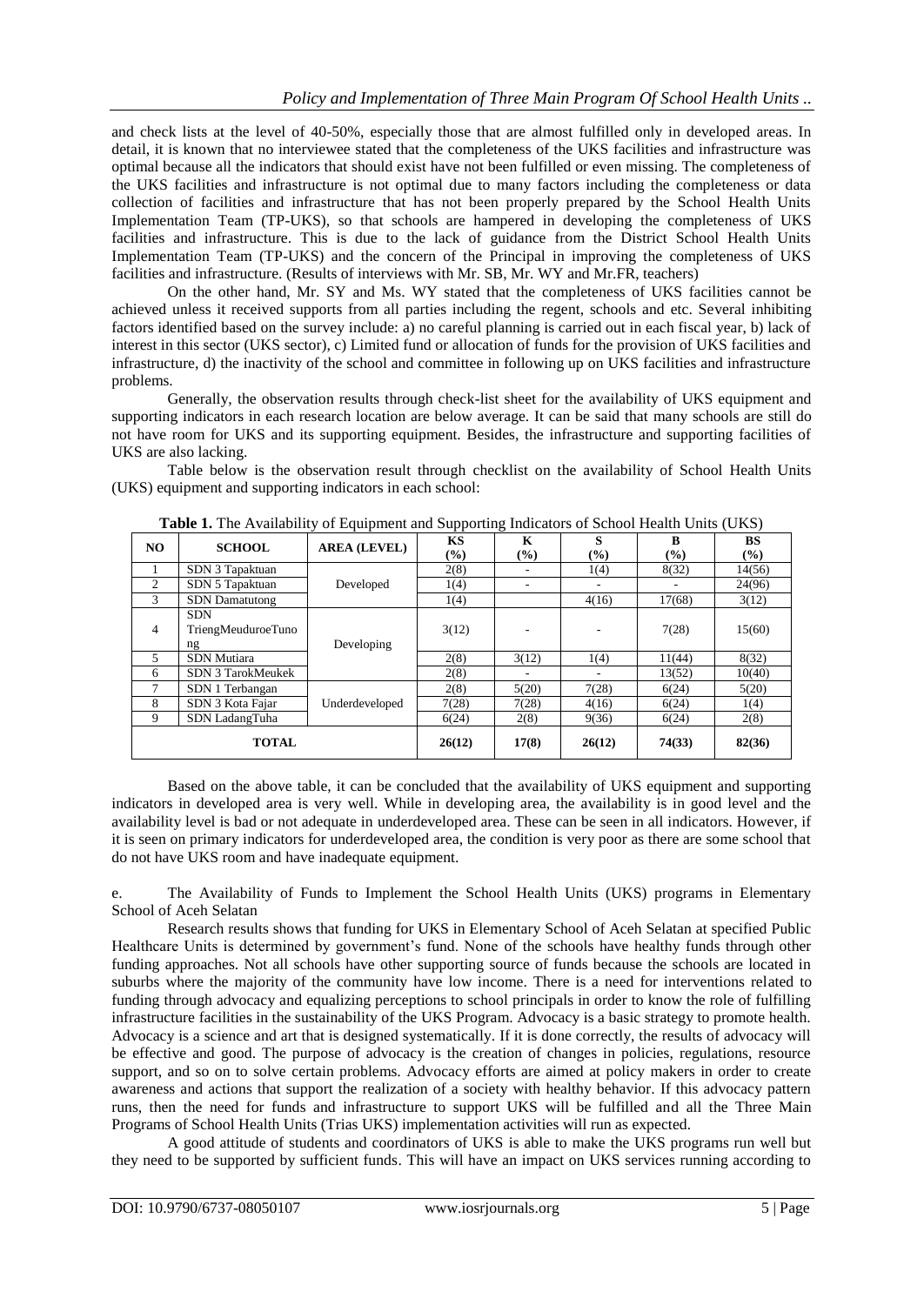the program, so the health status of students and the school community will increase hence it can reduce morbidity and student achievement will also increase.

## **IV. Discussions**

a) Leader's policy in the implementation of Health School Units (UKS) at the Education Office of Aceh Selatan

The implementation of The School Health Units Main Programs (Trias UKS) in Elementary Schools of Aceh Selatan Regency has not been running as expected. This is proven by the lack of proper and equitable implementation of activities such as socialization of health issues such as PHBS (Clean and Healthy Living Behavior), sexual dangers and ways to prevent them, adolescent health, hand washing. Therefore, the three School Health Units (UKS) pillars that must be conveyed and implemented have not been realized properly in every elementary school in the area of the South Aceh Education Office.

b) School Health Units (UKS) Organization at the Elementary School Level in Aceh Selatan

The organization of the coach and implementer of the School Health Units (UKS) has generally been carried out in accordance with the rules set by the UKS at national level. However, in reality it still requires extra attention, so that the goal achieving process can be conducted in accordance with each person duties and responsibilities. This is very different compared to underdeveloped area where the proper planning and movement on the implementation of School Health Units (UKS) is not existed, especially Trias UKS.

c) Implementation of School Health Units (UKS) programs in Elementary School of Aceh Selatan Regency

Implementation of three main program of School Health Units (UKS) must be conducted through a good planning, because if students have good health values, it will have an impact on learning achievement and physical and mental development as well as their future. The three pillars of UKS must be implemented well in every school, namely: health education, health services, fostering a healthy school environment

d) The Availability of School Health Units (UKS) Facilities in Elementary Schools of Aceh Selatan

Based on the research results, there are many schools that do not have UKS room and supporting equipment, as well as the availability of other facilities or equipment, so it can be said that the school does not carry out the Three Main Programs of School Health Units (Trias UKS) activities.

According to Mattin, (2016:143), The success of educational programs in schools is strongly influenced by the condition of the educational facilities and infrastructure, as well as the optimization of their management and utilization. Likewise, the implementation of the UKS Program in schools whose success requires the support of facilities and infrastructure.

e) The Availability of Funds to Implement the School Health Units (UKS) programs in Elementary School of Aceh Selatan

The implementation of school health units is constrained by the availability of funds or the allocation of funds available every year which only comes from the government. It is can be seen from the interviews conducted in the field with related parties. Budget planning is not carried out properly in each budget year, affecting the procurement of facilities, infrastructures and supporting equipment of UKS activities in schools.

# **V. Conclusions And Suggestions**

## **1. Conclusion**

a. The implementation of the policies on the three main program of The School Health Units (Trias UKS) in elementary school of Aceh Selatan is not as expected by regulation or provision. The field manager of UKS hopes that there will be a regent's decree on the application of UKS at schools, so that the tasks and functions of each level will be formed and carried out.

b. The organization of the three main School Health Units (Trias UKS) programs is structurally very clear. However, the formation or arrangement of resources and its units has not been in accordance with the rules and method. It needs to be addressed so that the Trias UKS program can be running at each elementary school of Aceh Selatan.

c. The implementation of the School Health Units three main programs (Trias UKS) has not been applied in all elementary school of Aceh Selatan, especially in underdeveloped area. This is due to unavailability of all supporting indicators that can increase the knowledge and understanding of students in term of health education, health service and healthy environment.

d. The availability of facilities, infrastructures and supporting indicators of UKS implementation is inadequate, especially in underdeveloped area. In fact, many schools do not have UKS rooms and other supporting equipment as well as unsuitable school environment with the existed regulations.

e. Funds are still very limited as schools only utilize School Operational Fund (BOS) to fund the UKS program without any planning to propose to the government for adequate budget to develop facilities and equipment of UKS at schools under the Education Office of Aceh Selatan.